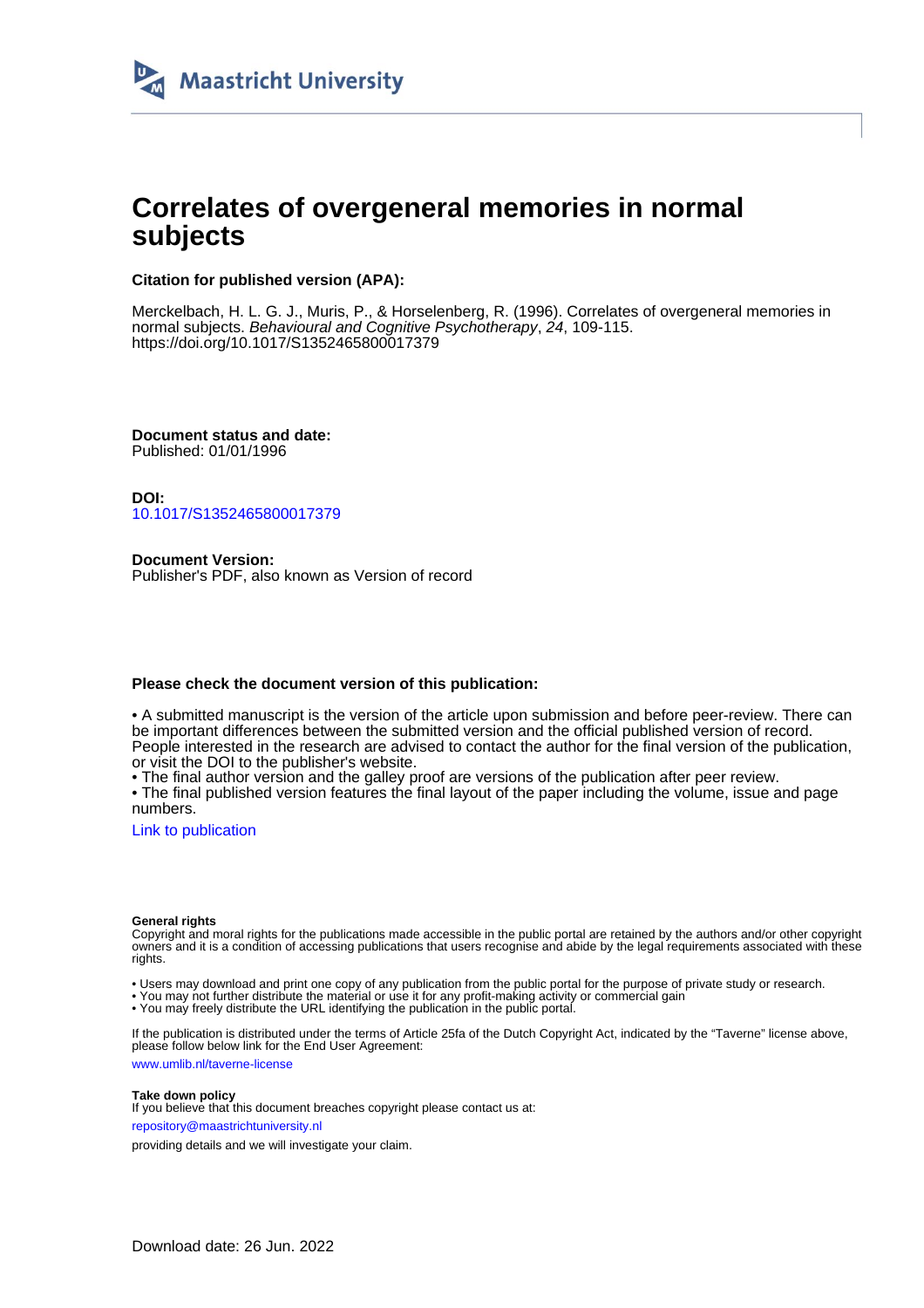# **Correlates of Overgeneral Memories in Normal Subjects**

# Harald Merckelbach, Peter Muris and **Robert Horselenberg**

# University of Limburg, The Netherlands

This study examined the correlates of overgeneral memories (i.e., nonspecific memories) in normal subjects. Subjects were instructed to generate five personal memories in response to positive cue-words and five memories in response to negative cue-words. As predicted, no evidence was found for a positive association between overgeneral memories and level of depression. Neither was there an association between low memory specificity on the one hand and neuroticism and trait anxiety on the other hand. A significant though small correlation was found between hemisphere thinking style and specificity of personal memories. Surprisingly, the direction of this correlation was such that the more subjects relied on a left hemisphere mode of thinking (i.e., analytic and verbal processing), the more overgeneral their memories were. Taken together, the results indicate that in normal samples, depression symptoms, neuroticism or trait anxiety do not represent important correlates of overgeneral memories consistent with their status as trait markers uninfluenced by state factors.

## Introduction

A number of recent studies indicate that depressed patients find it difficult to be specific in their autobiographical memories (e.g., Williams and Broadbent, 1986; Williams and Scott, 1988; Moore, Watts and Williams, 1988). The procedure commonly employed in these studies asks depressed and control subjects to retrieve specific autobiographical memories in response to positive (e.g., happy) and negative (e.g., lonely) cue-words. Typically, depressed subjects produce more overgeneral memories (i.e., memories that refer to long time periods and/or repetitive events) than control subjects. This is especially true for positive cue-words.

There are good reasons to believe that the overgeneral memories of depressed patients represent a clinically meaningful phenomenon. For

© 1996 British Association for Behavioural and Cognitive Psychotherapies

Reprint requests to Harald Merckelbach, Department of Experimental Abnormal Psychology, University of Limburg, PO Box 616, 6200 MD Maastricht, The Netherlands.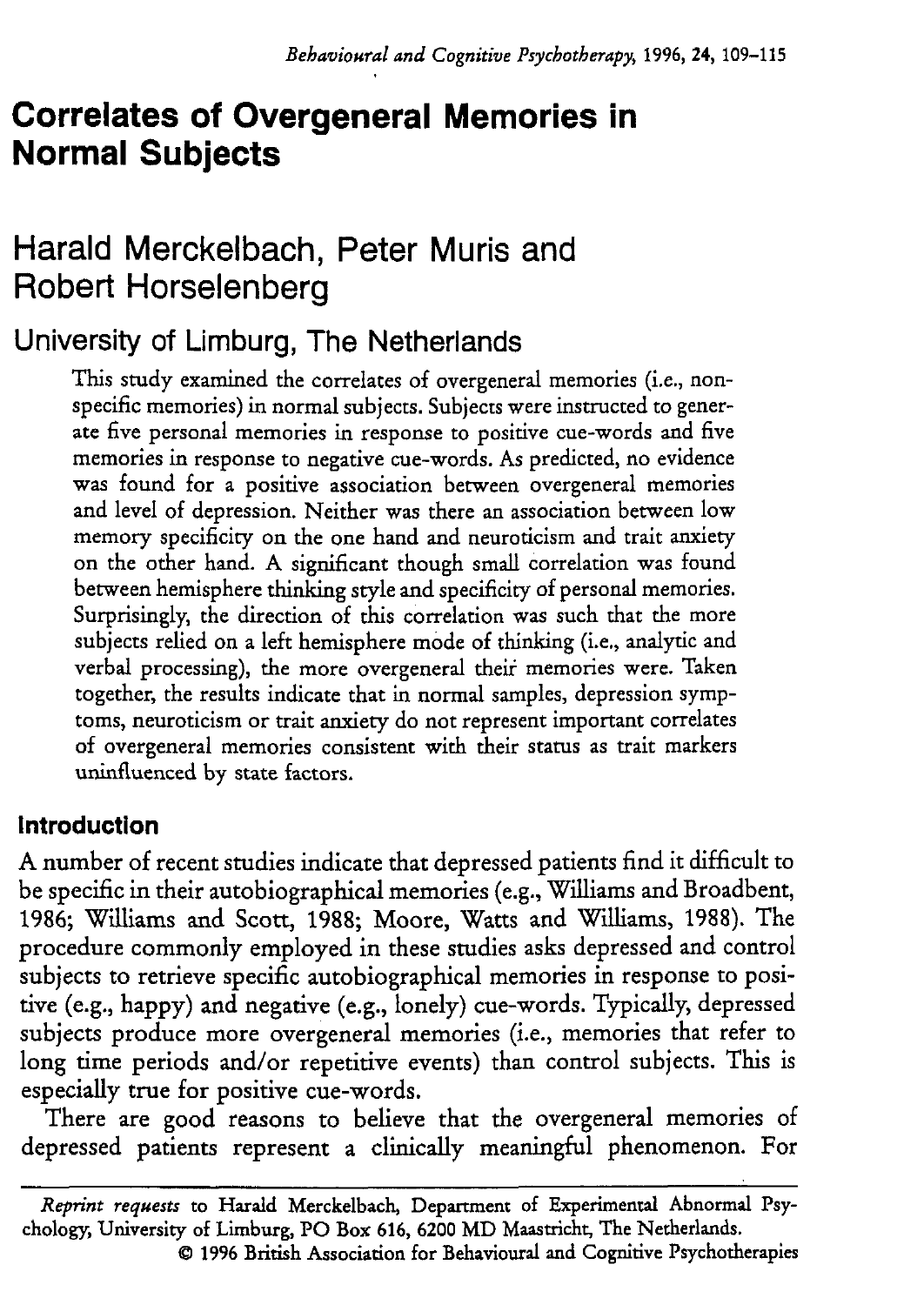example, Evans, Williams, O'Loughlin and Howells (1992) reported that the failure of depressed patients to react with detailed memories to cuewords is related to their poor problem-solving capacity. As another example, a longitudinal study of Brittlebank, Scott, Williams and Ferrier (1993) showed that overgeneral recall of autobiographical memories predicts a failure to recover from depression following psychopharmacological intervention

As to the origins of overgeneral recall, the most articulated hypothesis is that overgeneral memories are the product of a certain cognitive style (Williams, 1992). According to this view, negative life events lead to a cognitive style that focuses on the affective dimensions of experiences. Consequently, more mundane aspects of these experiences are not memorized and this results in overgeneral recall. On the basis of this hypothesis, one would predict that overgeneral recall is not related to a depressed state per se, but represents a stable trait in those patients who have experienced severe life events. In a recent study, Kuyken and Brewin (1995) examined depressed women with or without a history of abuse. In accordance with the prediction summarized above, depressed patients with a history of abuse recalled more overgeneral memories than those without an abuse background. Likewise, McNally and co-workers found that patients with post traumatic stress disorder (PTSD) have more difficulty in recalling specific autobiographical memories than control patients. This was found to be true for Vietnam veterans with PTSD (McNally, Litz, Prassas, Shin and Weathers, 1994; McNally, Lasko, Macklin and Pitman, 1995) and for women with rape- or incest-related PTSD (McNally, Vardi and Orr, 1995). Thus, these studies suggest that overgeneral memories are linked to traumatic events rather than transient mood disturbances.

The hypothesis that overgeneral memories are tied to particular characteristics (i.e., traumatization; cognitive style) and specific subsamples (i.e., depressed patients; PTSD patients) would gain in strength, if it could be shown that there is no overall correlation between mood and overgeneral memories in a large sample of normal subjects. If, however, such a correlation would exist, then one could argue that overgeneral memories reflect a transient mood disturbance.

The present study examined whether, in a normal sample, depression symptoms and other broad indices of psychopathology (i.e., neuroticism and trait anxiety) are linked to overgeneral memories. In addition, it tentatively explored an alternative view, namely that overgeneral memories are related to a preference for certain cognitive operations. That is, one could speculate that a holistic, non-verbal thinking style leads to global memories, whereas an analytic and verbal style leads to highly specific memories.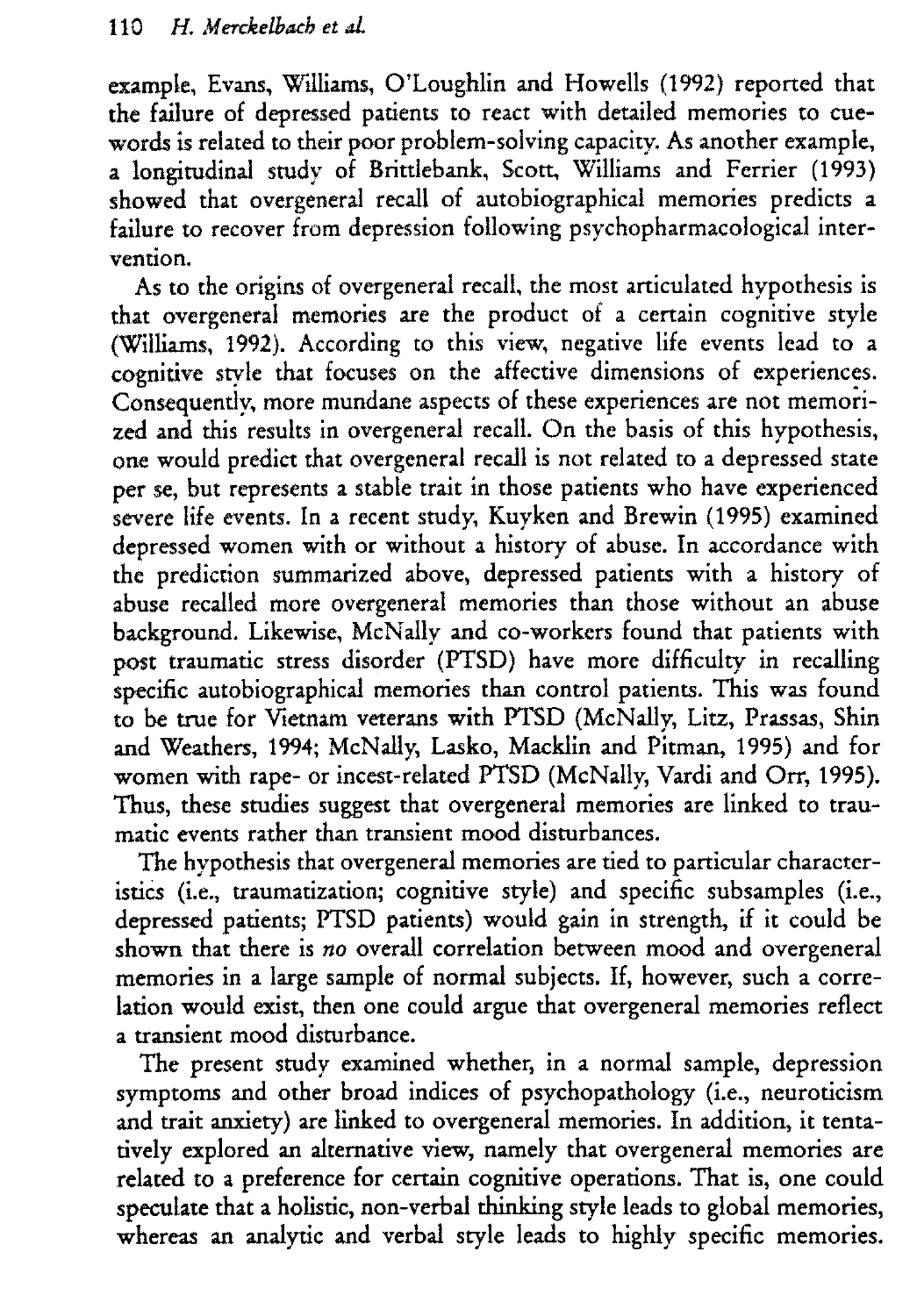Interestingly, these two types of thinking style have been related to hemisphere functioning (e.g., Iaccino, 1993): a verbal and analytic style is commonly ascribed to the left hemisphere, while a global and non-verbal approach is usually attributed to right hemisphere.

## Method

### Subjects

Subjects were 194 undergraduates (25 men). Their mean age was 20 years (range: 18–29 years). Subjects were given a small financial compensation for their participation in the study.

### Measures and procedure

Subjects were tested in small groups. First, subjects were asked to complete the Beck Depression Inventory (BDI; Beck, Ward, Mendelson, Mock and Erbaugh, 1961), the neuroticism scale of the Eysenck Personality Inventory (N-EPQ; Eysenck and Eysenck, 1964), the trait version of the State-Trait Anxiety Inventory (STAI; Spielberger, Gorsusch and Lushene, 1970), and the Preference Test (PT; Zenhausern, 1978). The BDI is a 21-item selfreport instrument that measures the behavioural manifestations of depression. Neuroticism scores of the N-EPQ (22 items) and trait scores of the STAI (20 items) provide an index of vulnerability to anxiety disorders (see e.g., Eysenck, 1992). The PT is a 20-item paper and pencil test that measures "style of thinking": 10 items address what can be termed a right hemisphere mode of thinking (right hemisphere items; e.g., "I have a good sense of direction") and 10 items address a left hemisphere mode of thinking (left hemisphere items; e.g., "I find it easy to think of synonyms for words"). Subjects use 10-point scales (ranging from  $1 =$ "not at all/never" to  $10 =$ "very much/always") to indicate to what extent the items apply to them. To obtain an index of hemisphere reliance or preference, the score on the right hemisphere items is subtracted from that on the left hemisphere items. Consequently, a positive difference score reflects a relatively strong preference for a left hemisphere thinking style (i.e., an analytic, verbal approach), whereas a negative difference score reflects a relatively strong reliance on a right hemisphere thinking style (i.e., a holistic, non-verbal approach; see Iaccino, 1993). Reliability and factor structure of the PT are encouraging (Merckelbach, Muris, Pool and de Jong, submitted). Furthermore, PT scores covary with other indirect measures of hemisphere reliance (e.g., conjugate lateral eye movements; de Jong, Merckelbach and Muris, 1990).

After subjects had completed the questionnaires, they were given an example of a specific personal memory. Next, they were asked to write down specific autobiographical memories in response to 10 cue-words. Five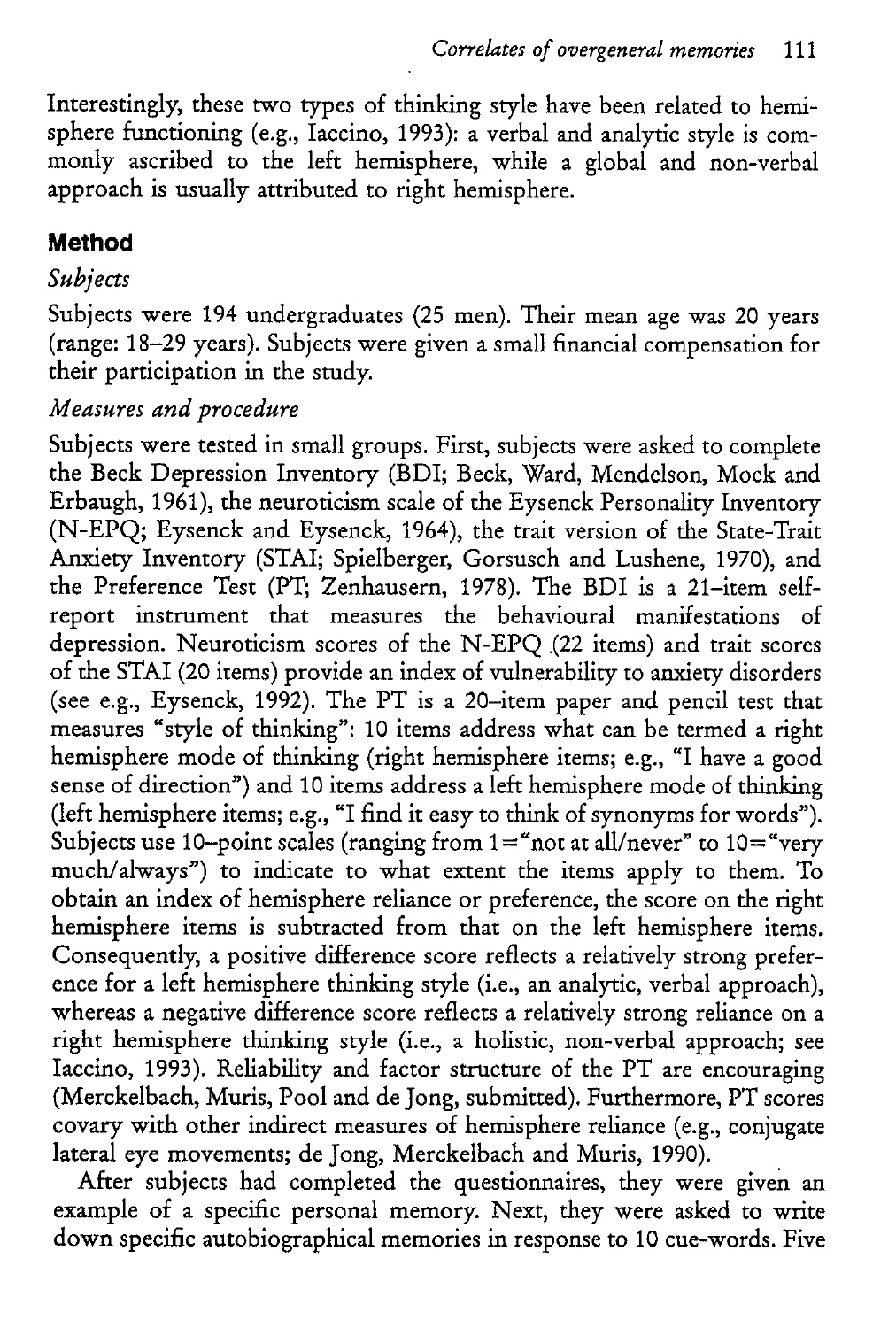cue-words were positive (i.e., happiness, gaiety, kindness, humour, and intimate) and five were negative (i.e., boredom, sickness, anxiety, misery, and fatigue). Cue-words were taken from Williams and Dritschel (1988) and were read aloud by one of the experimenters (positive and negative cues alternating). Subjects were given two minutes to write down their personal memory. Following the procedure of Williams and Dritschel (1988) as closely as possible, memories were later classified as either general or specific. For each individual, the total number of specific memories (SPEC) was calculated (maximum score=10). Additionally, the number of specific memories in response to positive (POS) and negative (NEG) cue-words were calculated separately (for both measures: maximum score=5).

### Results

There was a considerable variation in the total number of specific memories  $(M=7.9; SD=1.8)$ . The same was true for BDI ( $M=5.5; SD=4.8$ ), N-EPQ  $(M=5.3; SD=2.9)$ , trait-STAI  $(M=37.7; SD=8.6)$ , and PT  $(M=-2.1;$  $SD = 11$ ). The Pearson correlations between the number of specific memories on the one hand and BDI, N-EPQ, trait-STAI, and PT on the other hand are shown in Table 1. As can be seen, the correlations between the various memory parameters and depression, neuroticism, and trait anxiety failed to attain significance. Curiously enough, there was a negative, but significant<br>association  $(r = -.18; p = .01)$  between total number of specific memories and PT, indicating that the more subjects rely on a left hemisphere thinking style, the more overgeneral they are in their personal memories. Interestingly, left hemisphere thinking style was also associated with fewer depression symptoms  $[r=-.18, p=.01]$ , lower neuroticism  $[r=-.21,$  $p<.01$ ], and less trait anxiety  $[r=-.20, p<.01]$ .

TABLE 1. Pearson product-moment correlations between Preference Test (PT), total number of specific memories (SPEC), total number of "positive" specific memories (POS), total number of "negative" specific memories (NEG), depression (BDI), neuroticism (N-EPQ), and trait anxiety (trait-STAI)

|             | PΤ       | <b>SPEC</b> | POS     | <b>NEG</b> |
|-------------|----------|-------------|---------|------------|
| <b>SPEC</b> | $-0.18*$ |             |         |            |
| POS         | $-0.13$  | $0.86*$     |         |            |
| <b>NEG</b>  | $-0.19*$ | $0.88*$     | $0.51*$ |            |
| <b>BDI</b>  | $-0.18*$ | 0.05        | 0.09    | 0.01       |
| N-EPQ       | $-0.21*$ | 0.03        | 0.07    | 0.01       |
| trait-STAI  | $-0.20*$ | 0.09        | 0.07    | 0.09       |

\*p $\leq 0.01$ , N=194 (only relevant correlations are given)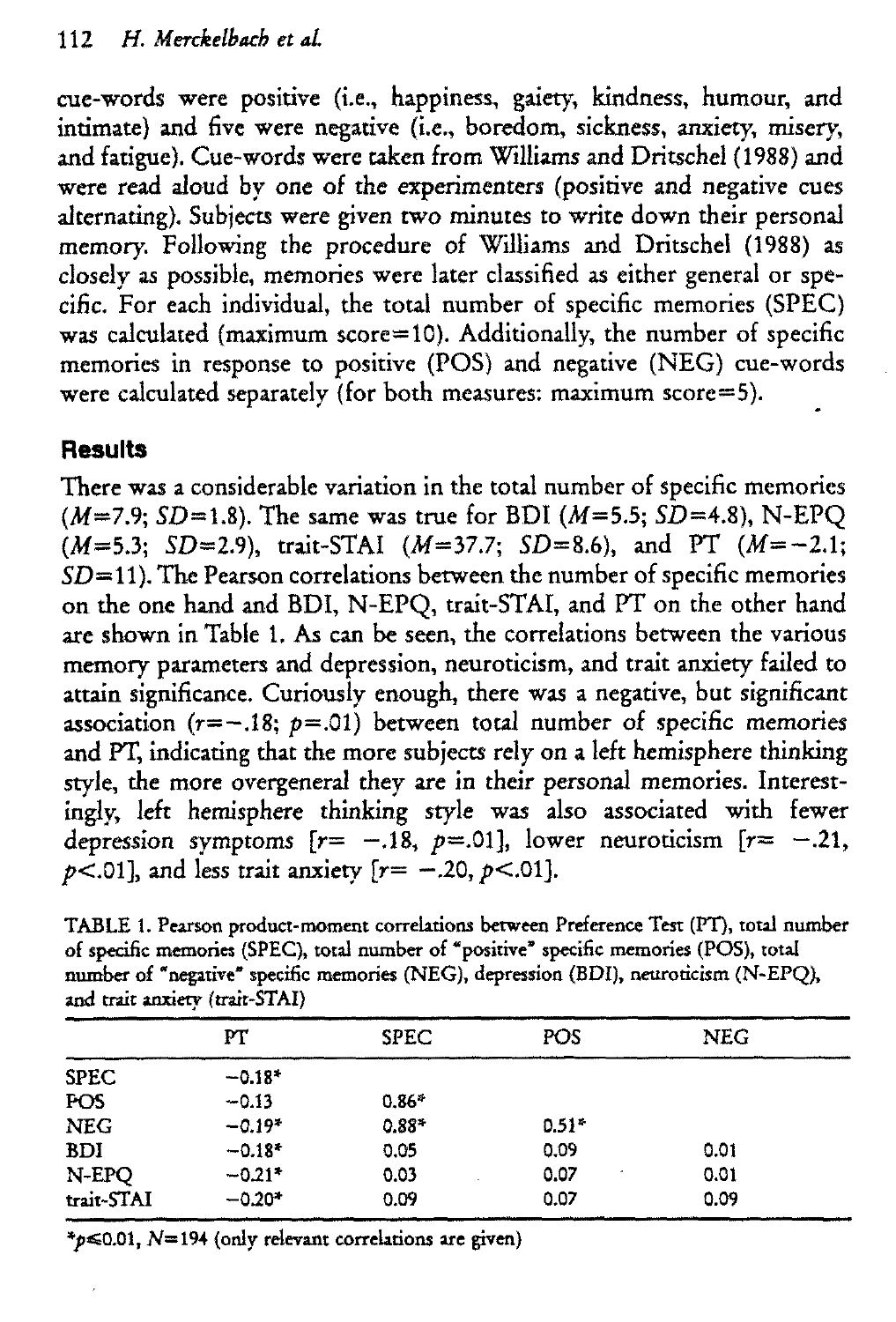#### **Discussion**

The main results of the present study can be summarized as follows. Firstly, no evidence was found for a connection between depression or other broad indices of neurotic symptoms (i.e., N-EPQ and trait-STAI) on the one hand and low memory specificity on the other hand. Our failure to obtain such an association in normal subjects corresponds with the results of Williams and Dritschel (1988). In their study, depressed patients were significantly more overgeneral in their memories than normal control subjects. However, within the patient sample, no correlation emerged between measures of mood and overgeneral memory. Also, recovered patients still displayed a reliable tendency to retrieve overgeneral memories. From this, the authors concluded that "there is no evidence that overgeneral recall is mood-dependent" (Williams and Dritschel, 1988; p. 228). Similarly, in their sample of depressed women, Kuyken and Brewin (1995) found no correlation between BDI scores and number of overgeneral memories. Taken together, these findings indicate that overgeneral memories do not represent a state measure linked to transient mood fluctuations (see also Brittlebank et al., 1993). It seems reasonable to conclude that the heightened frequency of overgeneral memories in certain clinical samples has other antecedents than depression per se. Probably, negative life events (e.g., abuse, trauma) play a pivotal role in the origins of overgeneral memories (see also, Kuyken and Brewin, 1995; McNally et al., 1994).

Secondly, the current study found low memory specificity to be related to a left rather than a right hemisphere thinking style. As the correlation between thinking style and memory specificity reached only a moderate magnitude, this finding requires independent replication. One tentative explanation for this unexpected finding could be that subjects were asked to retrieve memories in response to emotional cue-words. Meanwhile, it is known that the right hemisphere is more involved in affective processing than the left hemisphere (e.g., Silberman and Weingartner, 1986). Thus, the relationship between left hemisphere thinking style and low memory specificity might reflect the lack of specialization of this hemisphere for affective processing. Clearly, this post hoc interpretation can only be evaluated with an experimental set-up in which memories are also retrieved in response to neutral cue-words.

Thirdly, in line with previous work (e.g., Merckelbach, Muris and de Jong, 1990; de Jong, Merckelbach and Nijman, 1995), the current study found that individuals with a relatively strong preference for a left hemisphere thinking style have lower scores on broad psychopathology measures (e.g., BDI, N-EPQ, and trait-STAI).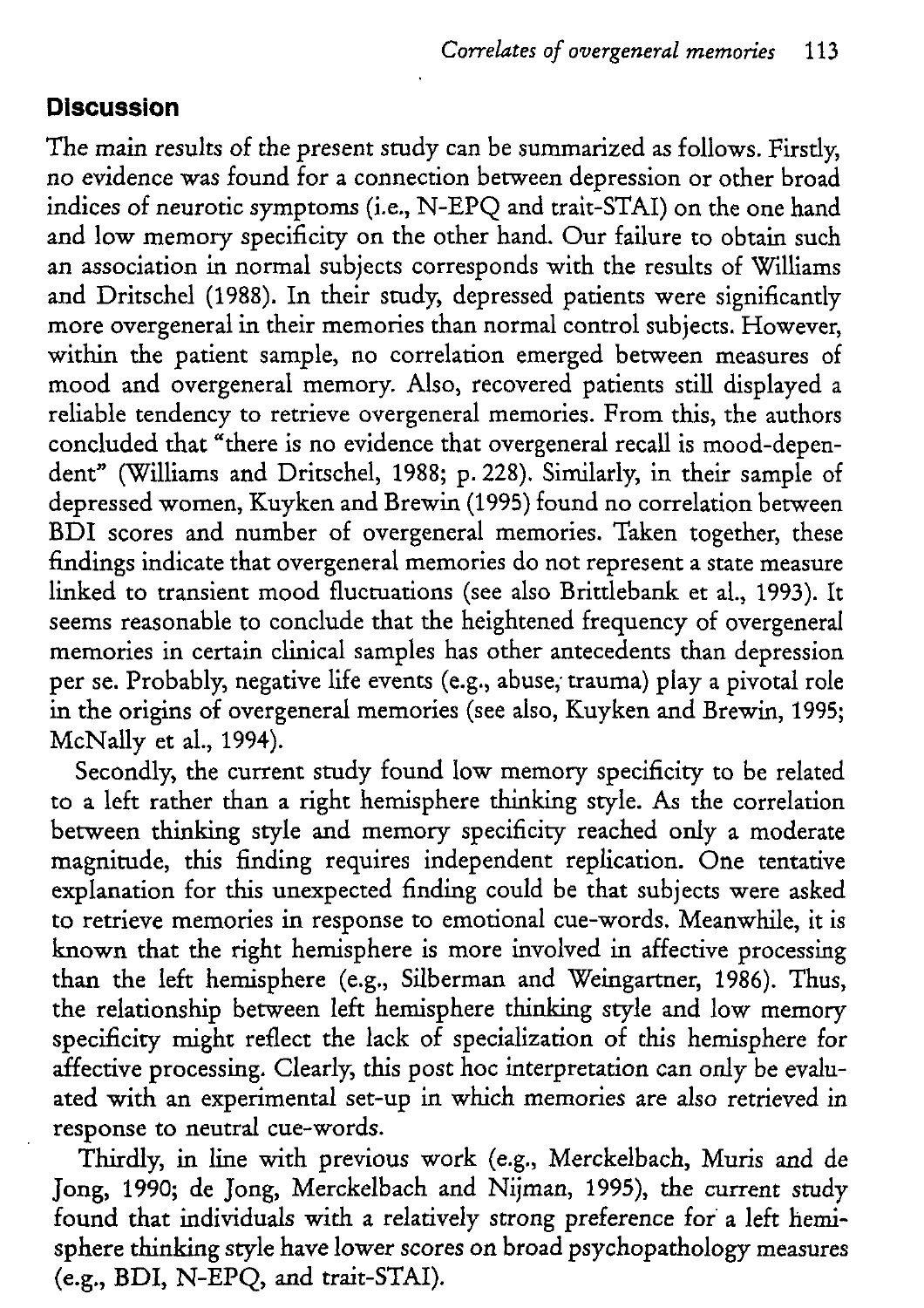To sum up, no significant correlation was found between level of depression and overgeneral memories in normal subjects. Therefore, it is very unlikely that depressive mood acts as an important antecedent of overgeneral memories. Yet, the possibility that in normal subjects, cognitive precursors of depression (e.g., attributional style; rumination etc.) are connected to overgeneral memories cannot be ruled out. Clearly this issue warrants further research.

#### **References**

- BECK, A. T., WARD, C. H., MENDELSON, M., MOCK, J. E. and ERBAUGH, J. K. (1961). An inventory for measuring depression. Archives of General Psychiatry 4, 561-571
- BRITTLEBANK, A. D., SCOTT, J., WILLIAMS, J. M. G. and FERRIER, I. N. (1993). Autobiographical memory in depression: state or trait marker? British Journal of Psychiatry 162, 118-121.
- EVANS, J., WILLIAMS, J. M. G., O'LOUGHLIN, S. and HOWELLS, K. (1992). Autobiographical memory and problem solving strategies of parasuicide patients. Psychological Medicine 22, 399-405.
- EYSENCK, M. W. (1992). Anxiety: the cognitive perspective. Hove: Erlbaum.
- EYSENCK, H. J. and EYSENCK, S. B. G. (1964). The Eysenck Personality Inventory. London: University of London Press.
- DE JONG, P. J., MERCKELBACH, H. and MURIS, P. (1990). Conjugate lateral eye movements, cerebral dominance, and anxiety. In R. J. Takens (Ed). European perspective in psychology. Vol. 2. New York: Wiley.
- DE JONG, P. J., MERCKELBACH, H. and NIJMAN, H. (1995). Hemisphere preference, anxiety, and covariation bias. Personality and Individual Differences 18, 363-371.
- IACCINO, J. F. (1993). Left brain-right brain differences: inquiries, evidence, and new approaches. Hove: Erlbaum.
- KUYKEN, W. and BREWIN, C. R. (1995). Autobiographical memory function in depression and reports of early abuse. Journal of Abnormal Psychology 104, 585-591.
- MCNALLY, R. J., LASKO, N. B., MACKLIN, M. L. and PITMAN, R. K. (1995). Autobiographical memory disturbance in combat-related post traumatic stress disorder. Manuscript submitted for publication.
- MCNALLY, R. J., LITZ, B. T., PRASSAS, A., SHIN, L. M. and WEATHERS, F. M. (1994). Emotional priming of autobiographical memory in post traumatic stress disorder. Cognition and Emotion 8, 351-367.
- MCNALLY, R. J., VARDI, D. J. and ORR, S. P. (1995). Autobiographical memory disturbance in incest-related and rape-related post traumatic stress disorder. Manuscript submitted for publication.
- MERCKELBACH, H., MURIS, P. and DE JONG, P. J. (1990). Hemisphere reference, phobia, and depression. International Journal of Neuroscience 55, 119-123.
- MERCKELBACH, H., MURIS, P., POOL, K. and DE JONG, P. J. (submitted). Reliability and validity of a paper-and-pencil test measuring hemisphere preference.